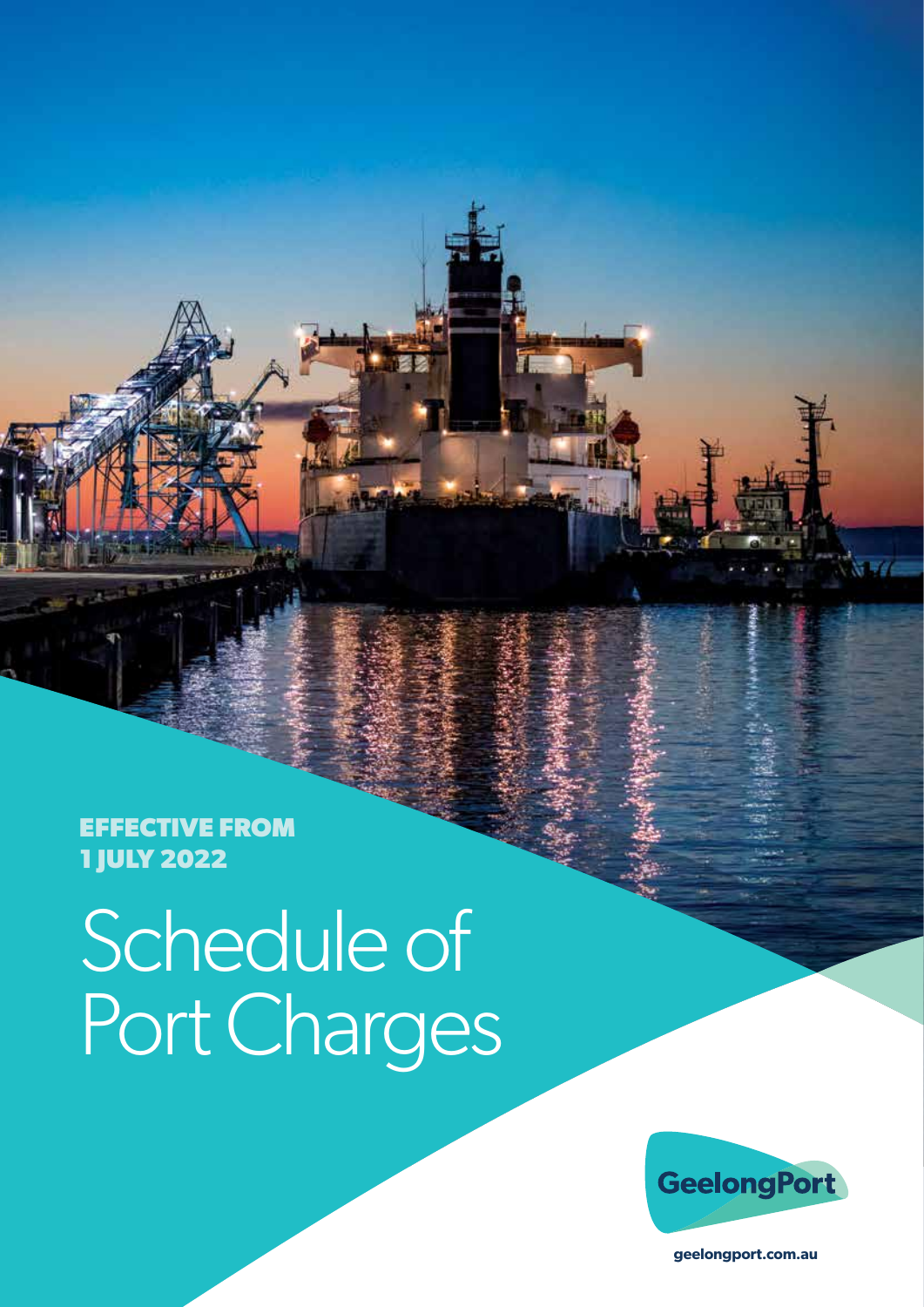

#### **COMMON USER BERTH HIRE CHARGES**

Vessels must not enter the port until an *Application for Berth Hire* agreement, signed by the shipping line, ship's agent or vessel owner, has been completed and sent to GeelongPort.

Vessels requiring a Refinery berth must provide – through the appropriate agent – a statement that the vessel has been vetted via a 'ship quality assurance system' and is not considered a maritime risk.

A time-based fee is charged for berths for loading or discharging specialised cargo and lay-up, or other purpose approved by GeelongPort.

The charge is calculated on the total time a vessel is berthed, from the first line on arrival to the last line on departure, as recorded by GeelongPort. The cost is calculated per hour or part thereof.

As a condition of entry to the Port of Geelong:

- all Australian and internationally registered vessels on or returning from an international voyage using the Port of Geelong as first port of call in Australia; and
- all Australian and internationally registered vessels that have been on the Australian coast for less than 21 days before berthing at the Port of Geelong must pay a flat fee of \$1,414.26 per visit, unless they have a certified shipboard waste processing plant. This is in addition to the hourly berth tariff.

#### **EXEMPTIONS**

- Naval vessels (Australian and foreign)
- Cadet and sail training vessels (not operating for a profit)
- Vessels belonging to registered charities

#### **COMMON USER**

Vessels must not enter the port until an *Application for Facility Hire* agreement, signed by the agent, stevedore or a shipper approved by the GeelongPort, has been received.

Facility hire is charged for a site at which stevedoring operations may be undertaken.

Facility hire is levied per revenue tonne (see note below). The fee is levied on the cargo owner, generally via the ship's agent.

The facility hirer must provide documentary evidence to GeelongPort of the start and completion times of cargo operations and the cargo tonnage within 48 hours, in accordance with the vessel's Statement of Fact.

Note: *A revenue tonne is a mass of 1,000 kilograms or a volume of 1 cubic metre or 1 kilolitre, whichever gives the largest number of units of cargo quantity.*

#### **EXEMPTIONS**

- Vessels which do not carry out a cargo transfer
- Vessels belonging to registered charities
- Naval vessels (Australian and foreign)
- Cadet and sail training vessels (not operating for a profit)

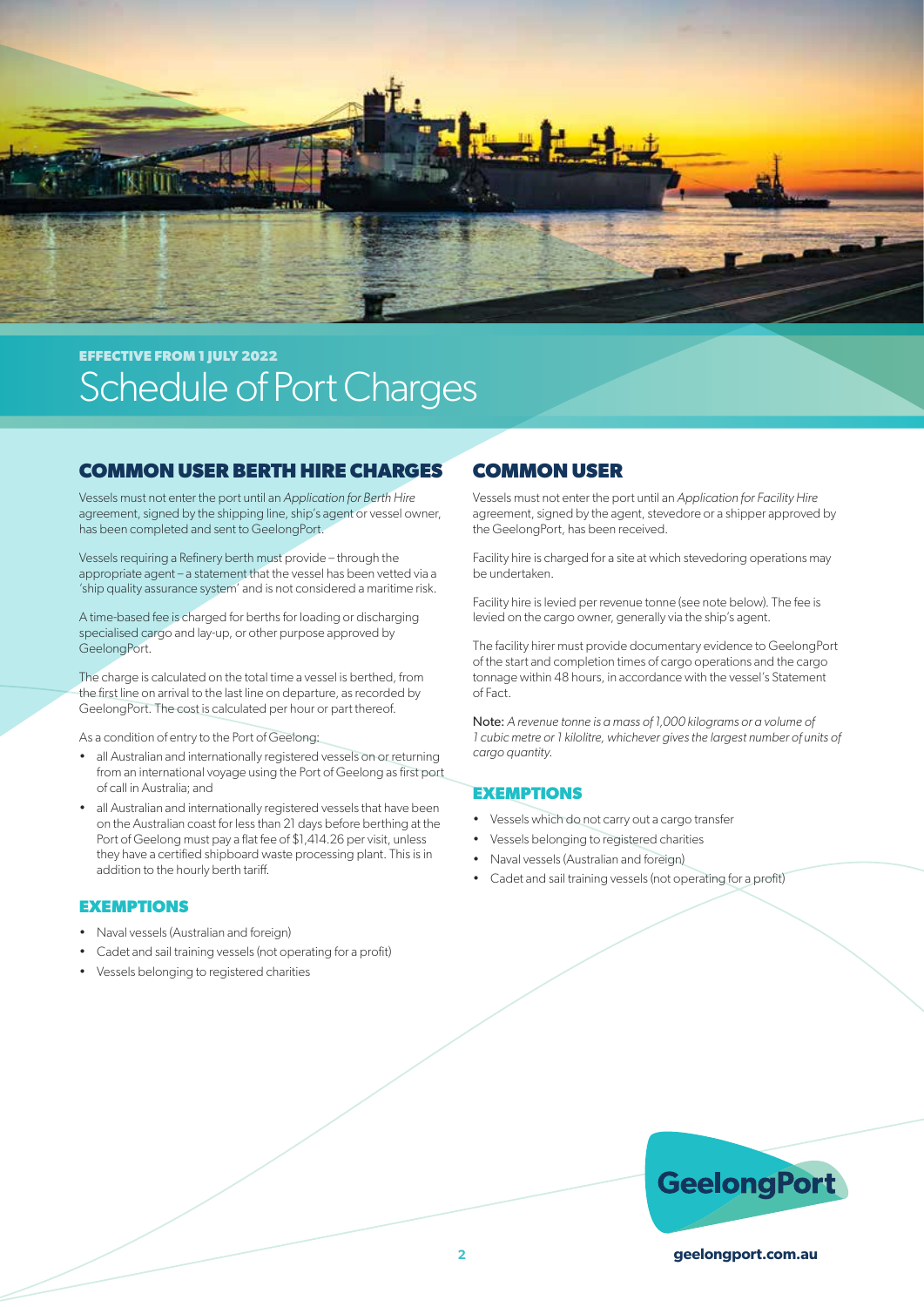

#### **PORT SECURITY CHARGE**

Under the *Maritime Transport & Offshore Facilities Security Act 2003*, GeelongPort is responsible for maritime security of common user berths at Lascelles Wharf and Corio Quay. This charge is an hourly rate and covers the time a vessel is berthed.

#### **TELEPHONE**

All vessels berthed at GeelongPort facilities must have a phone connected for emergency purposes. INMARSAT mobile phones are not acceptable.

#### **FRESH WATER**

All vessels, excluding naval and rig tenders, are restricted to 100 tonnes of fresh water. GeelongPort may agree to supply more under exceptional circumstances.

#### **CLEANING OF THE WHARF OR PORT BUILDINGS**

Cleaning will be the responsibility of the stevedore/shipper. GeelongPort will provide the wharf/buildings in a clean condition and expects the facilities to be returned in the same state. Should GeelongPort need to clean the berth/building, all costs will be charged to the user.

GeelongPort makes no warranty about the suitability of the facilities or equipment for use.

#### **SECURITY CHECKS OF CARGO & ACCESS TO THE PORT**

Under a change to the *Customs Act 1901*, it is the Ports responsibility as the Cargo Terminal Operator (CTO), to monitor the movement of truck traffic and their cargo and ensure the physical security of the terminal and cargo.

The purpose for the change to the Act is to strengthen the cargo supply chain against criminal infiltration.

### **AREA HIRE**

Area hire applies for a cargo shed or common user area for storing cargo discharged from, or to be loaded onto, a vessel. GeelongPort does not warrant that the area is suitable for the use. Any arrangement will be subject to acceptance of *GeelongPort Standards & Procedures*.

A cargo shed or open storage will not be allocated unless an *Application for Storage* has been completed and sent to GeelongPort.

#### **EQUIPMENT HIRE**

Before hiring GeelongPort equipment, an *Application for Equipment Hire* form must be completed and submitted to the Operations Team Leader. This form includes a condition report and acceptance for any damage. Hired equipment will be subject to *GeelongPort Standards & Procedures*.

All hired equipment must be thoroughly cleaned after use. If equipment is not returned in a clean state, a fee will be charged.

### **WEIGHBRIDGE HIRE – LASCELLES WHARF**

The weighbridge is charged per tonne of cargo. This includes use of the weighbridge, but excludes a clerk to manage trucking movements and any specific client requirements.

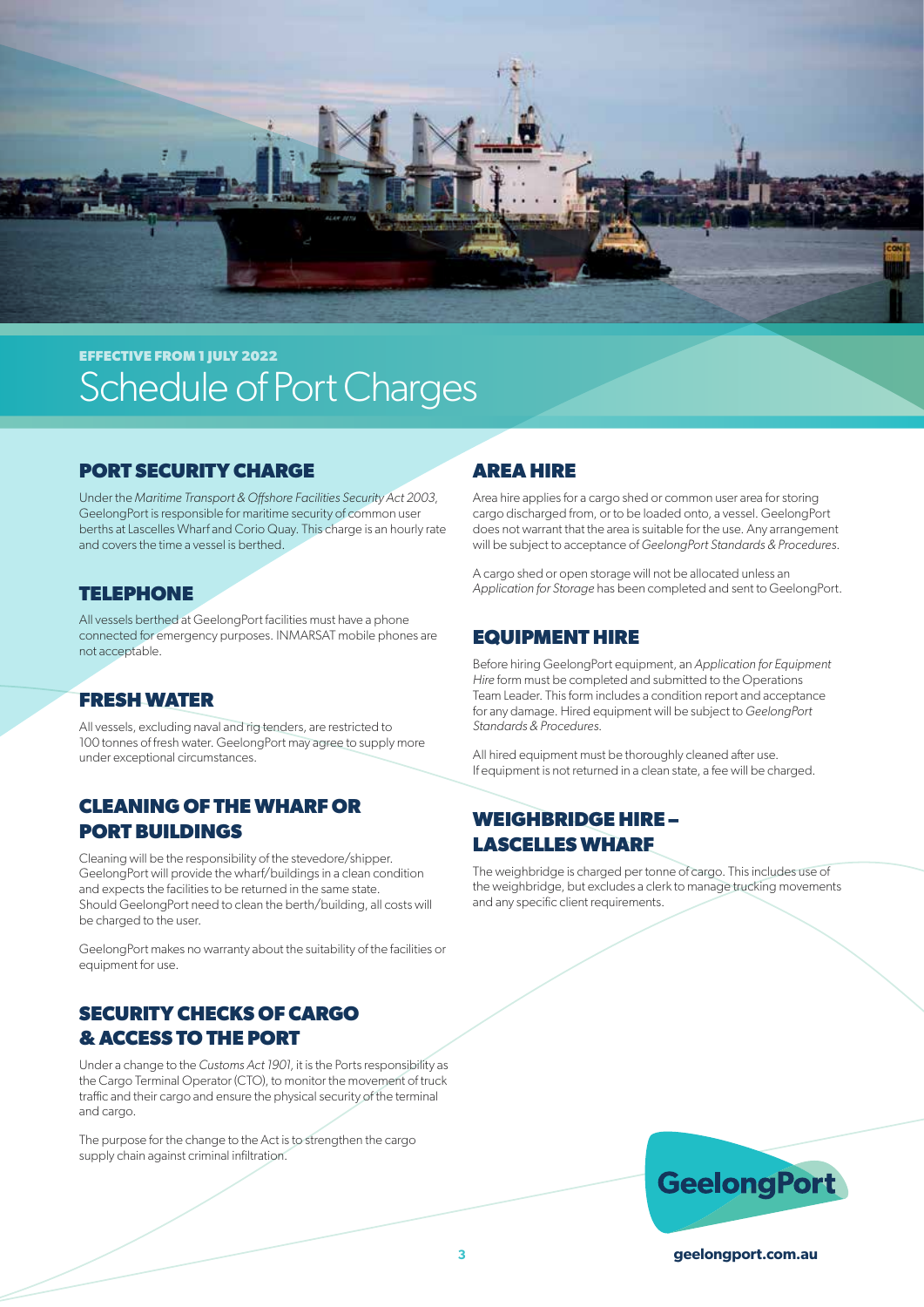

#### **BERTH HIRE**

|  | (Rate per hour or part thereof) |  |
|--|---------------------------------|--|
|--|---------------------------------|--|

| Refinery Pier (berths 1, 2, 3 & 4)<br>(Crude oil, refined petroleum<br>products and chemicals) | 759.86        |
|------------------------------------------------------------------------------------------------|---------------|
| <b>Lascelles Wharf</b>                                                                         | \$.<br>421.31 |
| <b>Corio Quay</b>                                                                              | \$438.96      |
| <b>Corio Quay Berth 4</b> (as a standby berth)                                                 | \$438.96      |
| <b>Bulk Grain Pier</b> (berths $1 & 2$ )                                                       | POA           |
| <b>Lay-up berth</b> (subject to availability)                                                  | POA           |
| Oil industry supply vessels                                                                    | PO A          |

#### **FACILITY HIRE**

(Rate per revenue tonne)

|                 | <b>Liquid bulk</b>          | \$    | 2.38 |  |
|-----------------|-----------------------------|-------|------|--|
| <b>Grain</b>    |                             | \$    | 1.99 |  |
| <b>Dry bulk</b> |                             | \$    | 2.05 |  |
| Logs            |                             | \$    | 3.51 |  |
|                 | <b>Break bulk</b> (such as) |       |      |  |
| ٠               | Steel products              | \$    | 1.52 |  |
| $\bullet$       | Timber                      | \$    | 2.80 |  |
| ٠               | Machinery                   | \$    | 2.80 |  |
| ٠               | Paper pulp                  | \$    | 2.80 |  |
| ٠               | Other                       | \$    | 2.80 |  |
|                 | <b>Project cargo</b>        | P.O.A |      |  |
|                 | <b>Livestock</b>            |       |      |  |
|                 | Cattle (per head)           | \$    | 2.39 |  |
|                 | <b>Motor vehicles</b>       | \$    | 3.45 |  |

Includes all vehicles new or second-hand primarily designed for the transportation of passengers or goods. Motor vehicles excludes agricultural earthmoving and construction machinery.

#### **Containerised** (\$ per TEU)

| $\bullet$ Full                  | \$105.52 |
|---------------------------------|----------|
| • Empty Returns                 | \$29.64  |
| All rates are exclusive of GST. |          |

## **QUARANTINE WASTE REMOVAL CHARGE**

GeelongPort has contracted under licence Corio Waste Management (CWM) to provide waste removal services. If the waste service is not required as a result of the vessel not complying with the "common user berth hire charges" referred to on Page 2 **OR** you have engaged a waste provider direct, please ensure you notify CWM to cancel the service, otherwise the standard charge will apply.

CWM may be contacted on (03) 5275 9500 for waste removal from vessels at berth.

Where a fee has been paid and CWM is engaged, it will discharge up to 10 x 240-litre containers at a cost of \$1,414.26.

Additional waste will be charged at \$195.35 per container.

#### **SECURITY**

Rate per hour (or part thereof)  $$ 73.17$ 

#### **SECURITY CHECKS OF CARGO & PERSONNEL**

*(Excluding dry bulk cargo)*

| <b>Provide security/clerk at entry &amp; exit to Port Facilities</b> |               |        |
|----------------------------------------------------------------------|---------------|--------|
| Breakbulk Cargo                                                      | -SS           | 048    |
| Per tonne or cubic meter,                                            |               |        |
| whichever is the greater.                                            |               |        |
| Containers (per unit)                                                | $\mathcal{L}$ | -21.34 |

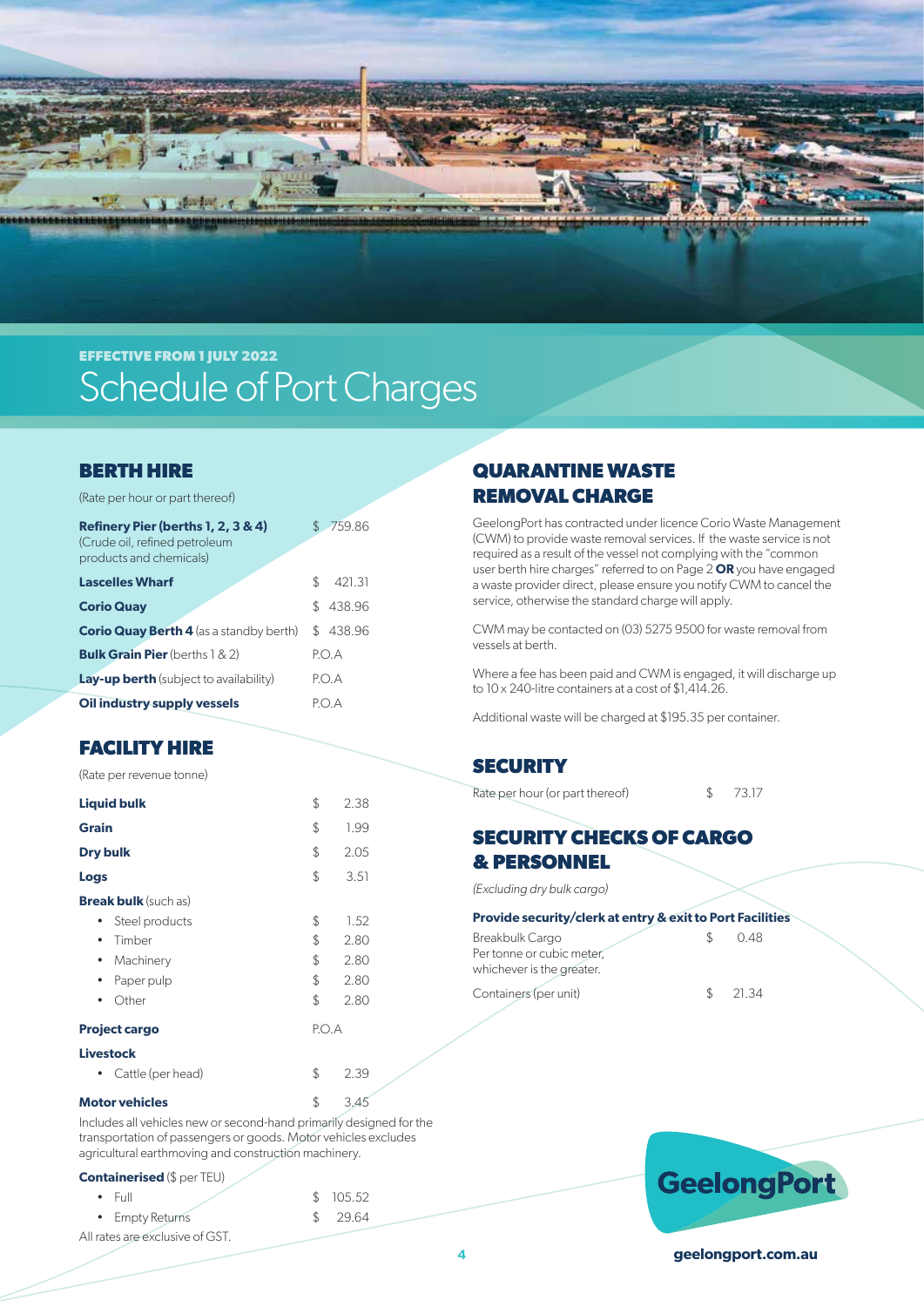

#### **DRY BULK COMMODITY DISCHARGE AT LASCELLES BULK FACILITY**

GeelongPort requires importers and stevedores to responsibly manage the environmental consequences of their bulk operation. Accordingly, GeelongPort has developed a *Dry Bulk Cargo Handling Guidelines 2020*. A copy can be found at geelongport.com.au

If GeelongPort requires environmental supervision for a particular bulk operation, the following applies:

- the operation will be suspended until a GeelongPort environmental supervisor arrives;
- the environmental supervisor will be present for the balance of the shift and, if deemed necessary, remain until the operation is completed;
- the environmental supervisor will ensure the operation conforms to GeelongPort standards.

Charges (per hour, with a minimum 4 hours) P.O.A

### **DISCHARGE OF DRY BULK COMMODITIES**

Under no circumstances will GeelongPort allow trucks to leave the wharf over-loaded.

#### **Equipment Wash down**

Use of wash bay facilities charged on a per litre basis. Pricing available on application.

#### **MOBILE EQUIPMENT**

| <b>Stevedoring amenities</b>         |               | \$352.09 |
|--------------------------------------|---------------|----------|
| <b>Weighbridge</b> (excluding clerk) | $\mathcal{L}$ | 0.76     |
| <b>Grab &amp; Hopper Hire</b>        | $\mathcal{S}$ | P.O.A    |

- **Stevedoring amenities** \$ 352.09 per shift
- $$0.76$  per tonne
- 

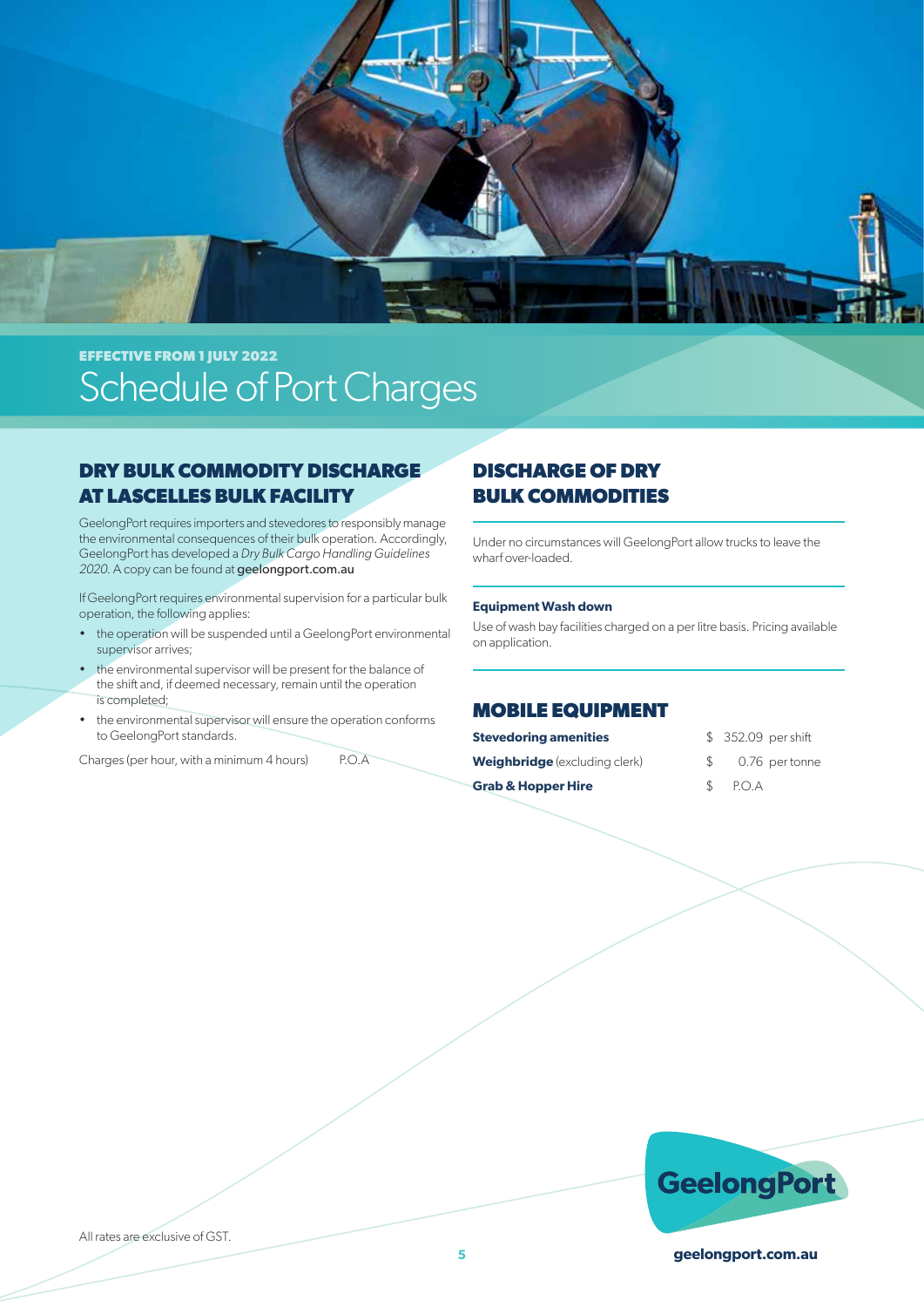

#### **AREA HIRE CHARGES**

(When available)

#### **Corio Quay cargo sheds – import and export of non-bulk cargo**

Cargo discharged from a vessel within the facility and stored in a cargo shed will be levied at \$1.92 per revenue tonne per day.

This cargo can be stored for up to 10 days.

All cargo remaining in the Port after the 10 days when discharged, or prior to the 10 days when being loaded, will be charged a storage charge of \$7.34 per revenue tonne per day.

Cargo to be loaded onto a vessel and stored in a cargo shed within the facility will be levied at \$1.92 per revenue tonne per day.

This cargo can be stored for up to 10 days at no extra charge before a vessel begins loading.

#### **Open wharf storage at Lascelles #3 Wharf and Corio Quay – import and export of non-bulk cargo**

Cargo discharged from a vessel within the facility and stored will be levied a rate of \$1.62 per revenue tonne per day.

This cargo can be stored for up to 10 days.

All cargo remaining in the Port after the 10 days when discharged, or prior to the 10 days when being loaded, will be charged a storage charge of \$5.88 per revenue tonne per day.

Cargo to be loaded onto a vessel and stored within the facility will be levied at \$1.62 per revenue tonne per day. This cargo can be stored for up to 10 days at no extra charge before a vessel begins loading.

Area hire for project cargo will be charged separately. P.O.A

#### **– Import and export of ISO Containers**

Containers discharged from a vessel within the facility and stored will be levied a rate of:

| • 20 ft Containers | 13.04 per unit    |
|--------------------|-------------------|
| • 40 ft Containers | \$ 26.09 per unit |

Containers can be stored for up to 5 days. Containers remaining after 5 days when discharged, or prior to the 5 days when being loaded, will be charged a storage charge of \$262.88 per Container per day (20 or 40ft).



All rates are exclusive of GST.